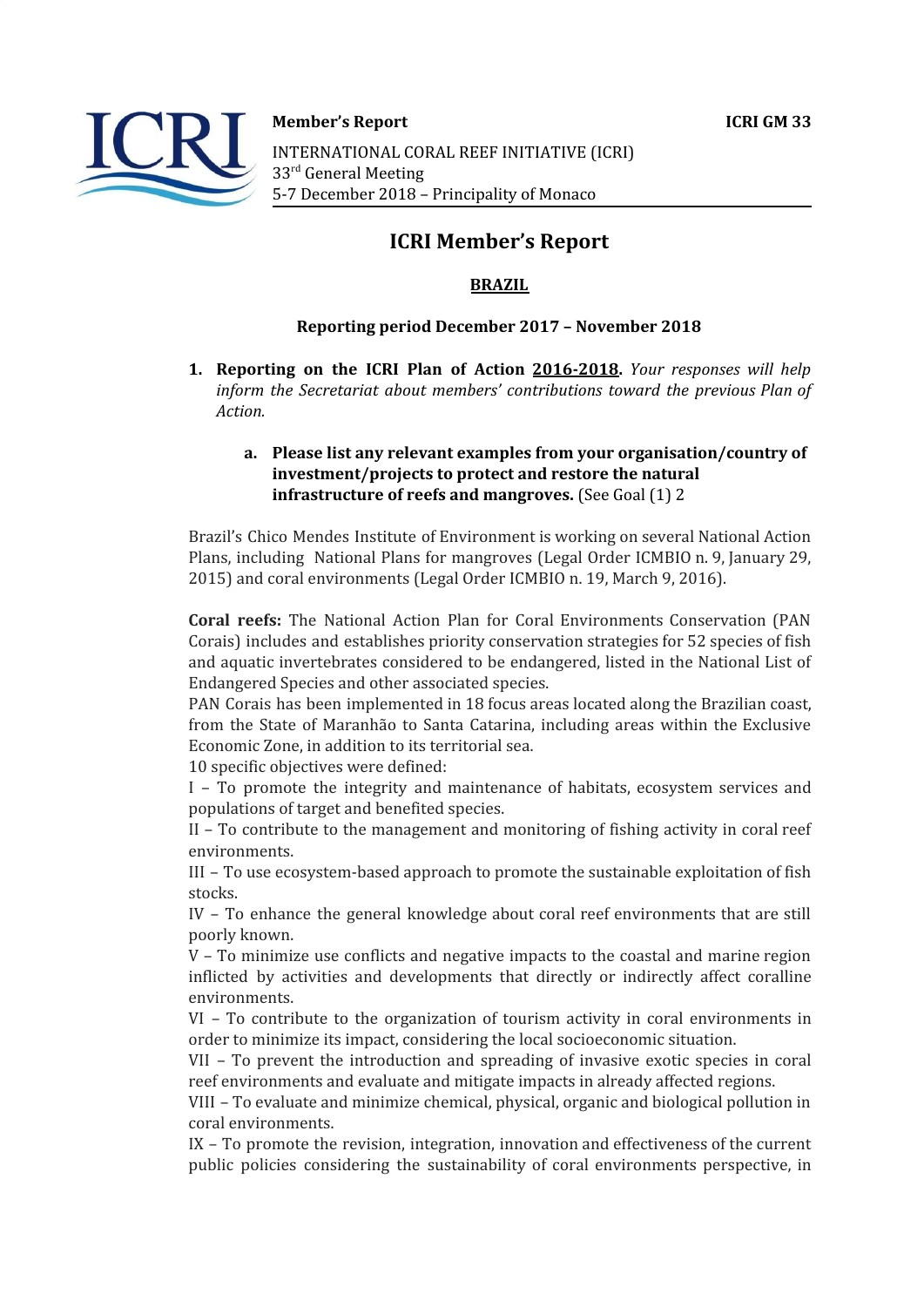the social, environmental and economic contexts, broadening and strengthening participatory mechanisms and social control in the management of territories.

X – To evaluate and highlight the role of environmental services of coral reefs in climate change related issues and its impacts, as well as to develop strategies for the successful mitigation and adaptation of these environments based on the building of specific scenarios.

The previous objectives comprehend 146 actions and over one hundred organizers and contributors of various institutions.

Periodic Assessment: The action plan has been evaluated annually to review and adjust the implemented measures. In addition, a mid-term evaluation is expected to be administered half-way through the project's cycle and a final assessment, to be administered in the end of the management cycle.

**Mangroves:** The National Action Plan for the Conservation of Threatened and Economically-Important Species of the Mangrove Ecosystem (PAN Manguezal) is aimed at conserving Brazilian mangroves, reducing degradation, and protecting the focal species of the National Action Plan, maintaining their areas and traditional uses, based on the integration between the different instances of both the public power and society, incorporating traditional and academic knowledge.

It is made up of eleven specific objectives, each with its own actions, being:

- I. Contribute to the effectiveness of territorial planning in areas of mangrove and associated ecosystems (landholding regularization/ territorial planning)
- II. Contribute to the strengthening of social participation and integration between government agencies by means of public policies on strategic areas of the PAN Manguezal.
- III. Adequate the legislation in accordance with regional specificities for the implementation of fisheries and aquaculture management at the areas of the PAN, taking into consideration the participation of traditional people and communities.
- IV. Reduce impacts resulting from different types of pollution and from the introduction of exotic species at mangroves and associated ecosystems.
- V. Reduce habitat loss and expand mangrove and associated ecosystems recovery and conservation areas.
- VI. Reduce risks of environmental accidents and mitigate their socio-environmental impacts in activities that directly or indirectly affect mangrove and associated ecosystems.
- VII. Strengthen the supervision and monitoring of licensed enterprises with potential for negative impacts, as well as mangrove and adjacent areas.
- VIII. Inhibit the implantation and expansion of economic enterprises that result in negative impacts for the mangrove ecosystem.
- IX. Contribute to the eradication of shrimp farms and salt evaporation ponds' enterprises at the intertidal zone, and to the recovery of ecosystems already affected by these practices.
- X. Train social agents and managers involved in the PAN Manguezal.
- XI. Elaborate communication strategy for the PAN Manguezal.

A Brazilian Mangrove Atlas $^{\rm l}$  was launched in July 2018.

<sup>&</sup>lt;sup>1</sup> [http://www.icmbio.gov.br/portal/images/stories/manguezais/atlas\\_dos\\_manguezais\\_do\\_brasil.pdf](http://www.icmbio.gov.br/portal/images/stories/manguezais/atlas_dos_manguezais_do_brasil.pdf)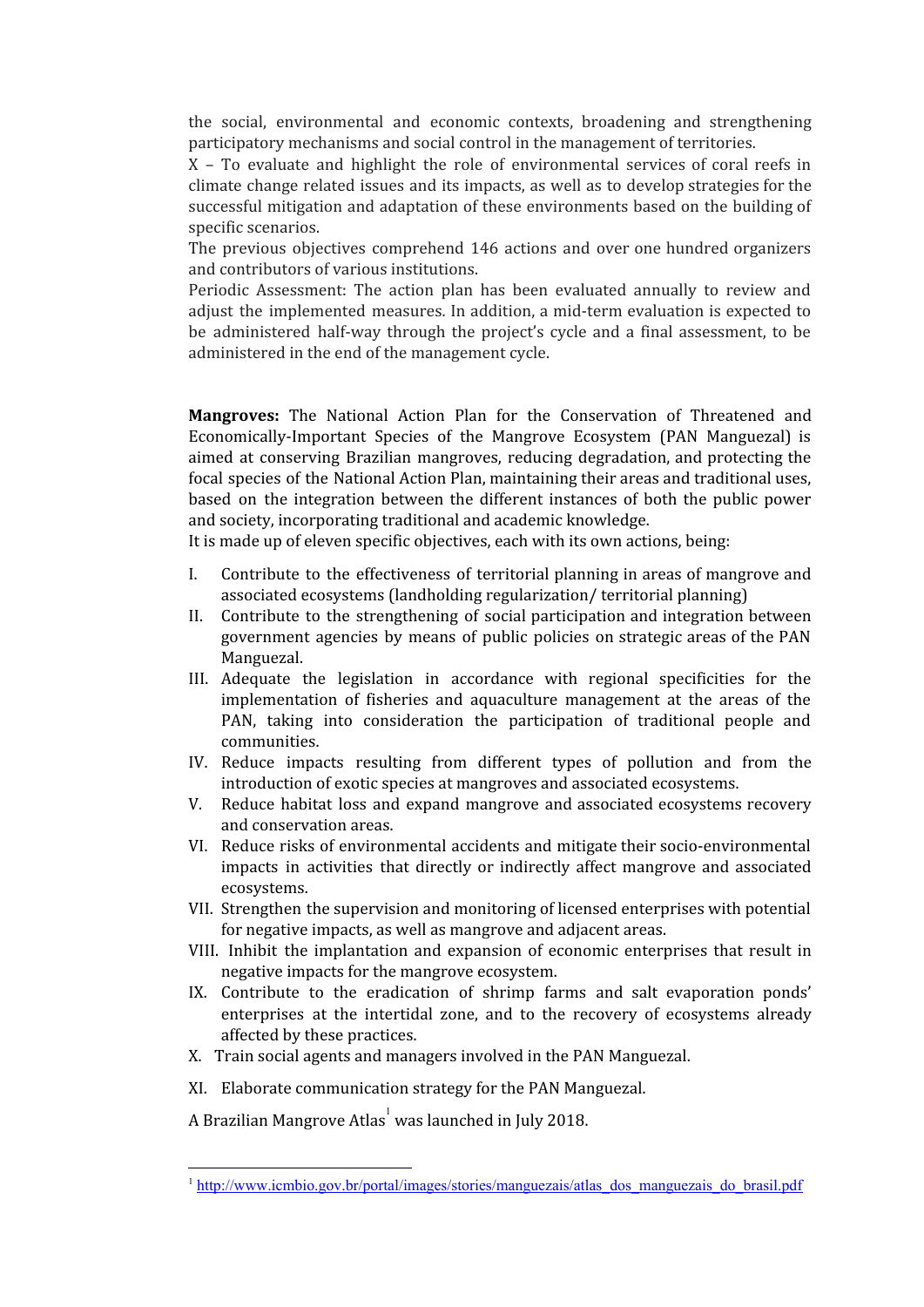b. **Has your organisation/country made any progress in the following areas to target anthropogenic pressures?** Please give detail below. Note: If no change since your last ICRI member report, please write 'no change'.

# ☐ **Encourage ban of plastic microbeads in cosmetic products.** (See Goal (3) <sup>2</sup>

Brazil has undertaken a voluntary commitment to the World Ocean Conference, in June 2017, titled "Development of a national strategy to combat marine litter." Brazil has followed UN Resolutions on the subject - Resolution 1/6 and Resolution 2/11, which mention a ban on microbeads as a goal, but, at the same time, urges people to reflect on the cost-effectiveness of the alternatives. It is important to mention that Brazil should follow UNEA. In June of 2018, The Ministry of The Environment signed a norm that create the National Plan to Marine Litter and it was created a Commission that had the first meeting on august, 2018. Until March 2019 the National Plan will be launch. The Law Project number 6528/2016 is at Deputy Chamber and have received an approval from the Commission for Economic Development in October and is ready to be voted.

# ☐ **Improve regulation and enforcement to reduce direct anthropogenic damage due to dredging and physical alteration of reef structures.** (See Goal (3) 3

In Brazil, ports and dredging activities must be licensed by state and national Environmental Agencies. Federal environmental licensing is done by the Brazilian Institute for the Environment and Natural Renewable Resources (IBAMA). Also, to obtain authorization for marine disposal of dredged material, an environmental licensing protocol must be followed according to the CONAMA (Brazilian National Council of the Environment) resolution 237/1997.

# ☐ **Deployment of mooring devices limiting the mechanical destruction of coral reefs and seagrasses.** (See Goal (3) 4).

The National Law for Environment Crimes, number 9605/1998 indicated that anchoring in coral reefs is not allowed.

The rules on anchoring in coral reefs and seagrass in Brazil, when existing, are only for MPAs and are recommended in specific actions or zoning plans that are part of the MPAs management plans. For example, Abrolhos National Marine Park has mooring devices on sandy areas for tourist and research boats, the number of boats is also controlled. At Rocas Atoll Biological Reserve, where only research is allowed, a fixed mooring is used by the boat that takes the research teams to the Atoll. At Fernando de Noronha National Marine Park, an important tourist destination and diving, in most dive sites the boat anchorage is not authorized. At Costa dos Corais Marine Protected Area (sustainable use), anchoring is not allowed in coral reefs and seagrass in 135 km extension, however enforcement is a challenge in such a large area.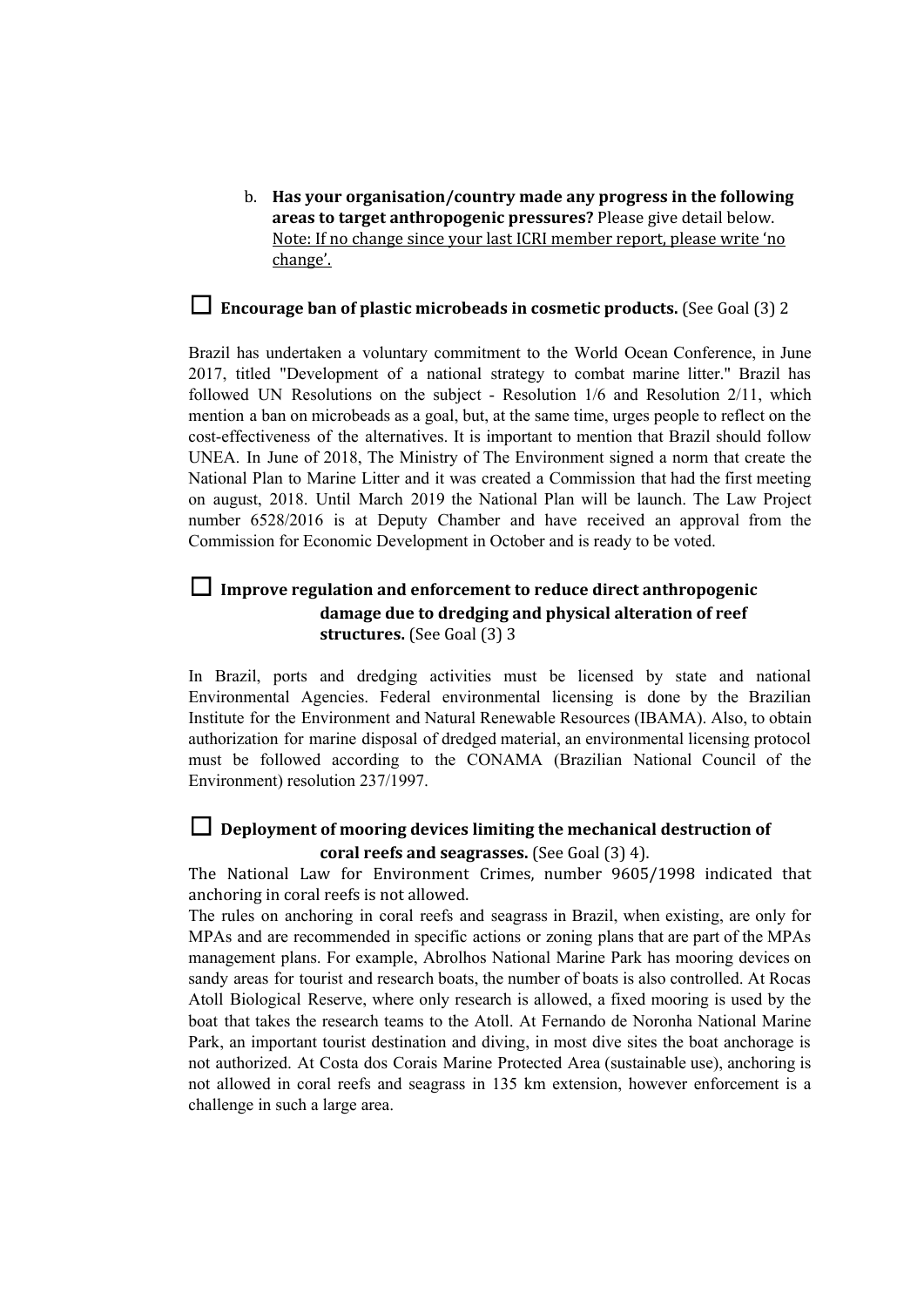# c. **Did your organisation/country celebrate International Year of the Reef?** Please give details below. (See Goal (5) 1

[http://www.mma.gov.br/biodiversidade/biodiversidade-aquatica/zona-costeira-e-m](http://www.mma.gov.br/biodiversidade/biodiversidade-aquatica/zona-costeira-e-marinha/campanhas-de-conservacao-da-biodiversidade-marinha.html) [arinha/campanhas-de-conservacao-da-biodiversidade-marinha.html](http://www.mma.gov.br/biodiversidade/biodiversidade-aquatica/zona-costeira-e-marinha/campanhas-de-conservacao-da-biodiversidade-marinha.html)

[http://www.pontenova.com.br/index.php/colunistas/ricardo-motta/item/6689-201](http://www.pontenova.com.br/index.php/colunistas/ricardo-motta/item/6689-2018-ano-internacional-dos-recifes-de-coral) [8-ano-internacional-dos-recifes-de-coral](http://www.pontenova.com.br/index.php/colunistas/ricardo-motta/item/6689-2018-ano-internacional-dos-recifes-de-coral)

<http://www.mma.gov.br/informma/item/14567-noticia-acom-2018-01-2793.html>

[http://www.icmbio.gov.br/cepsul/destaques-e-eventos/580-ano-internacional-dos-r](http://www.icmbio.gov.br/cepsul/destaques-e-eventos/580-ano-internacional-dos-recifes-de-corais.html) [ecifes-de-corais.html](http://www.icmbio.gov.br/cepsul/destaques-e-eventos/580-ano-internacional-dos-recifes-de-corais.html)

<http://www.edhorizonte.com.br/noticias/recifes-corais-conservacao-marinha/> [https://geografiavisual.com.br/fotografias/recifes-de-corais-explicados-em-5-image](https://geografiavisual.com.br/fotografias/recifes-de-corais-explicados-em-5-imagens) [ns](https://geografiavisual.com.br/fotografias/recifes-de-corais-explicados-em-5-imagens)

[http://noticias.ambientebrasil.com.br/clipping/2018/01/12/141199-paises-reforca](http://noticias.ambientebrasil.com.br/clipping/2018/01/12/141199-paises-reforcam-acoes-para-proteger-corais.html) [m-acoes-para-proteger-corais.html](http://noticias.ambientebrasil.com.br/clipping/2018/01/12/141199-paises-reforcam-acoes-para-proteger-corais.html)

[http://radios.ebc.com.br/tarde-nacional/2018/01/pesca-predatoria-poluicao-e-asso](http://radios.ebc.com.br/tarde-nacional/2018/01/pesca-predatoria-poluicao-e-assoreamentos-dos-rios-tem-levado-ao) [reamentos-dos-rios-tem-levado-ao](http://radios.ebc.com.br/tarde-nacional/2018/01/pesca-predatoria-poluicao-e-assoreamentos-dos-rios-tem-levado-ao)

**2. Contribution to the ICRI Plan of Action 2018-2020 and upcoming ICRI general meetings.** *Your responses to the following questions will assist the Secretariat in assessing contributions towards the major themes of the draft ICRI Plan of Action 2018-2020.*

**Theme 1 – Promote effective and adaptable solutions to improve the protection of coral reefs**

- a. **Which of the below topics do you consider to be the three top challenges that your organisation faces in managing coral reefs?** Please select from the options below:
- $\Box$  Climate change impacts
- $\boxtimes$  Inadequate planning, zoning and management
- **□Unsustainable resource extraction**
- □Tourism and recreation
- $\Box$  Shipping
- $\boxtimes$  Coastal development
- $\Box$  Dredging
- $\boxtimes$  Illegal and destructive fishing
- $\Box$  Fish and coral trade
- $\Box$  Marine debris
- $\Box$  Other. Please specify: invasive species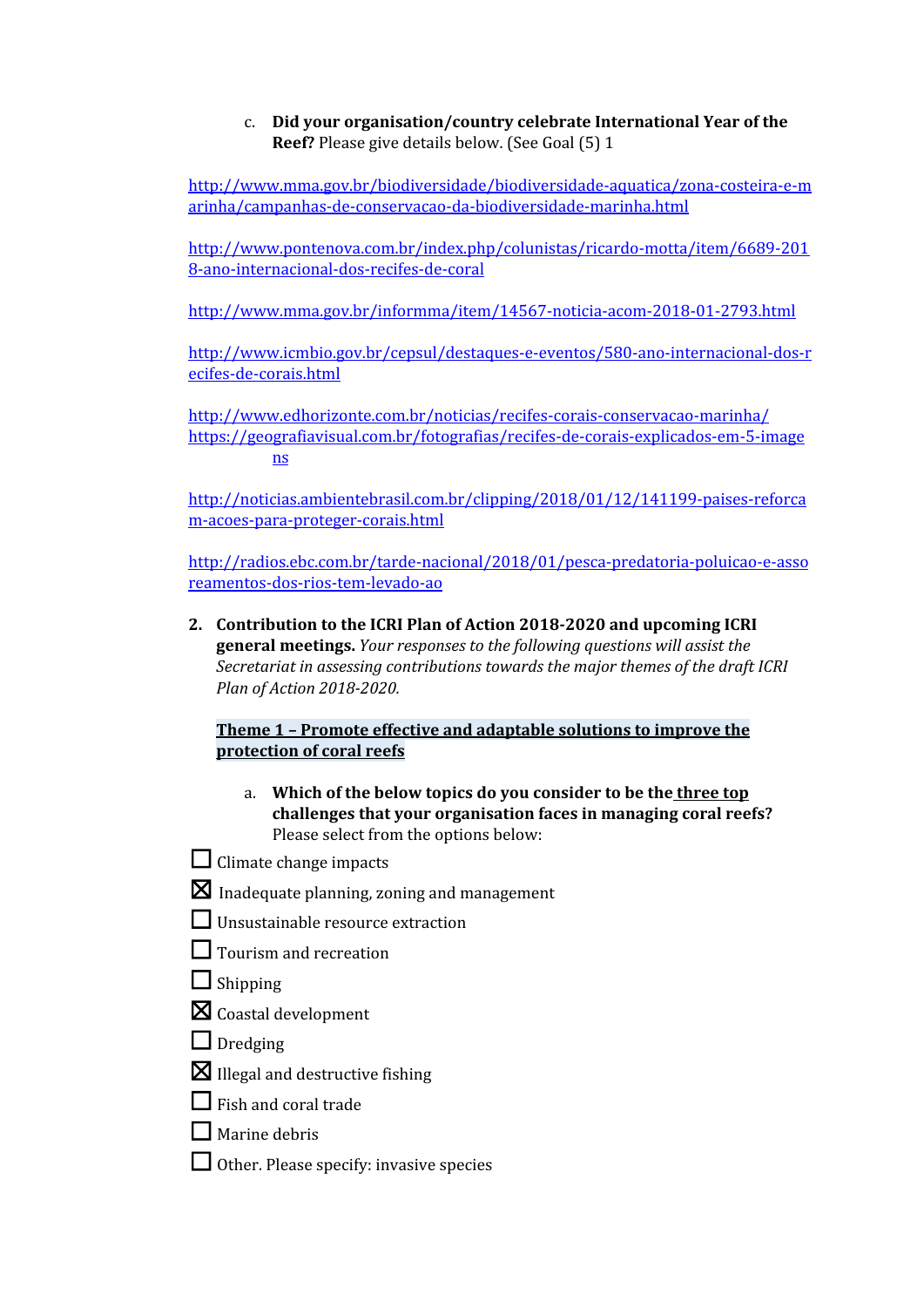b. **Please list any examples of innovative management practices that your organisation/country is involved in, such as use of VMS, drones & ecological mooring devices.** Include their limits, conditions of implementation, financing and an assessment of their results and links for more information if possible.

Regarding VMS systems, at the National level Brazil has a system of Tracking of Fishing Vessels by Satellite (PREPS) that was established and regulated through Interministerial Normative Instruction No. 2 of September 4, 2006 - Special Secretariat for Aquaculture and Fisheries of the Presidency of the Republic - SEAP / PR, Ministry of Environment-MMA and the Brazilian Navy.

[https://www.marinha.mil.br/salvamarbrasil/Sistema/preps-programa-nacional-de](https://www.marinha.mil.br/salvamarbrasil/Sistema/preps-programa-nacional-de-rastreamento-de-embarca%C3%A7%C3%B5es-pesqueiras-por-sat%C3%A9lite)[rastreamento-de-embarca%C3%A7%C3%B5es-pesqueiras-por-sat%C3%A9lite](https://www.marinha.mil.br/salvamarbrasil/Sistema/preps-programa-nacional-de-rastreamento-de-embarca%C3%A7%C3%B5es-pesqueiras-por-sat%C3%A9lite)

This program has the purpose of monitoring, fishing management and control of operations of the fishing fleet as well as the potential to improve the safety of fishermen on board. This system includes licenced vessels above 20 Gt and all the lobster fishing fleet.

Other regional or local programs are also running or under implementation using radar signal systems that can detect fishing vessels of the artisanal fleet. One example is the Projeto radar, a partnership of ICMBIO Center of Biodiversity of the Northeast, the national Fisheries Secretary and The Federal University of Pernambuco. <http://www.icmbio.gov.br/cepene/o-que-fazemos.html>

The use of drones has been used for research purpose, but no developments for management, such as for surveillance yet have been implemented on coral reef areas yet.

c. **Please list any examples of innovative funding for management that your organisation/country is involved in.** Include their limits, conditions of implementation, financing and an assessment of their results and links for more information if possible.

The Marine and Coastal Protected Areas Project (GEF Mar) started in 2014 with the main objective is to support the creation, enlargement and implementation of a representative and effective system of marine and coastal protected areas to reduce biodiversity loss. GEF Mar is financed by the Global Environmental Fund with 18.2 million dollars approved by the World Bank.

[http://www.mma.gov.br/areas-protegidas/programas-e-projetos/projeto-gef-m](http://www.mma.gov.br/areas-protegidas/programas-e-projetos/projeto-gef-mar) [ar](http://www.mma.gov.br/areas-protegidas/programas-e-projetos/projeto-gef-mar)

The Brazilian National Coral Reefs Monitoring Program that is underway since 2002, covering 7 MPAs, is conducted as a partnership between the Brazilian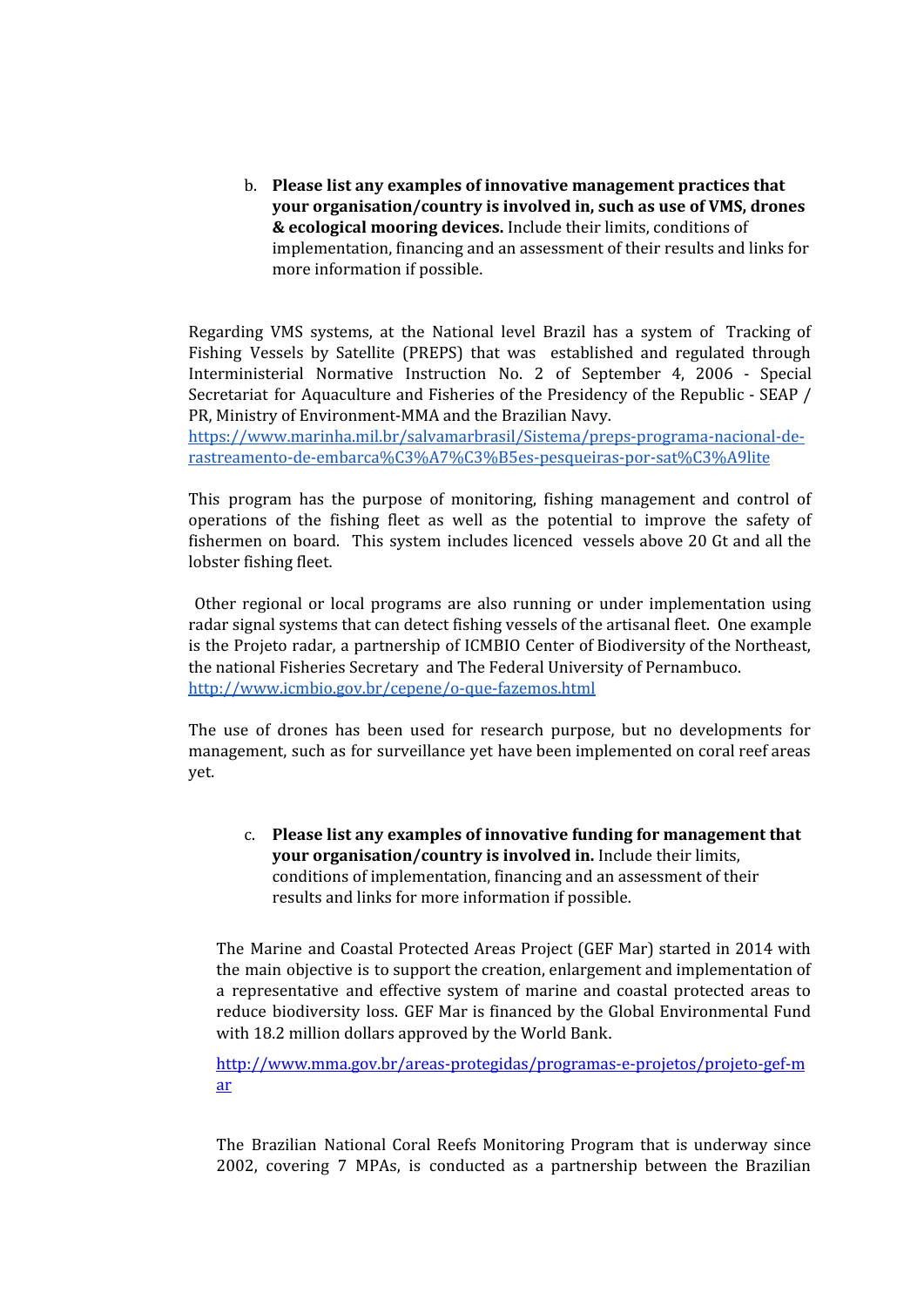Institute of Environment (ICMBIO)/Ministry of Environment and the Federal University of Pernambuco, with local support from several Universities, NGOs, Dive operators and volunteers. The program is presently funded by the GEF-Mar project.

The TerraMar Project supports integrated and participative management in continental and marine areas in two coastal areas in Brazil: Costa dos Corais Environment Marine Protected Area (400.000 ha including coral reefs and mangroves) and Abrolhos National Park. The Project is financed by German Federal Ministry for the Environment, Nature Conservation, Nuclear Safety, by the Gesellschaft für Internationale Zusammenarbeit (GIZ) GmbH.

<http://www.mma.gov.br/gestao-territorial/projeto-terramar.html>

The Coral Vivo Project works with research and education for the conservation and sustainable use of reef environments and Brazilian coral communities, acting in an integrated, multidisciplinary and multi-institutional manner. The activities of the project are developed in 4 main axes that communicate with each other: research, education, communication and environmental awareness, and public policies. Coral Vivo is financed by Petrobrás Ambiental. <http://coralvivo.org.br/>

ReBentos (Integrated Network of Benthic Habitats Studies of the Brazilian Coastline) has the objective to create and implement an integrated network of studies of benthic habitats on the Brazilian coast (ReBentos) to detect the effects of regional and global environmental changes on these organisms, initiating a historical series of data on benthic biodiversity throughout the Brazilian coast. <http://rebentos.org/>

Recifes Costeiros Project has the objective of marine research and environmental management experiments to support recovery and conservation of the reef ecosystems of the Coastal Corals Environmental Protection Area. Recifes Costeiros is financed by SOS Mata Atlântica Foundation, Toyota Foundation.

<http://www.recifescosteiros.org.br/projetos/detalhes/projeto-1>

CNPq Long-term Ecological Program (PELD) funds research on important coral reefs sites in Brazil. These sites are also linked to International Long Term Ecological Research Network (ILTER): Abrolhos Bank <https://deims.org/a497328f-1e2d-416c-bc25-6ccf31965af4>; Tamandaré Coastal Marine-Complex [https://deims.org/b6604465-90c8-4ed0-9914-02be6e099e8f;](https://deims.org/b6604465-90c8-4ed0-9914-02be6e099e8f) Brazilian Oceanic Islands [https://deims.org/030bec0b-f6ac-4840-b226-af813258b14b;](https://deims.org/030bec0b-f6ac-4840-b226-af813258b14b) Coral Coast Alagoas <https://deims.org/ca82d512-8f32-4153-b6d8-33e979d9c3ac>.

The Abrolhos Network integrates inter-institutional initiatives for research, training, human resources training and environmental management, producing and transmitting knowledge about the largest coral reef in the South Atlantic,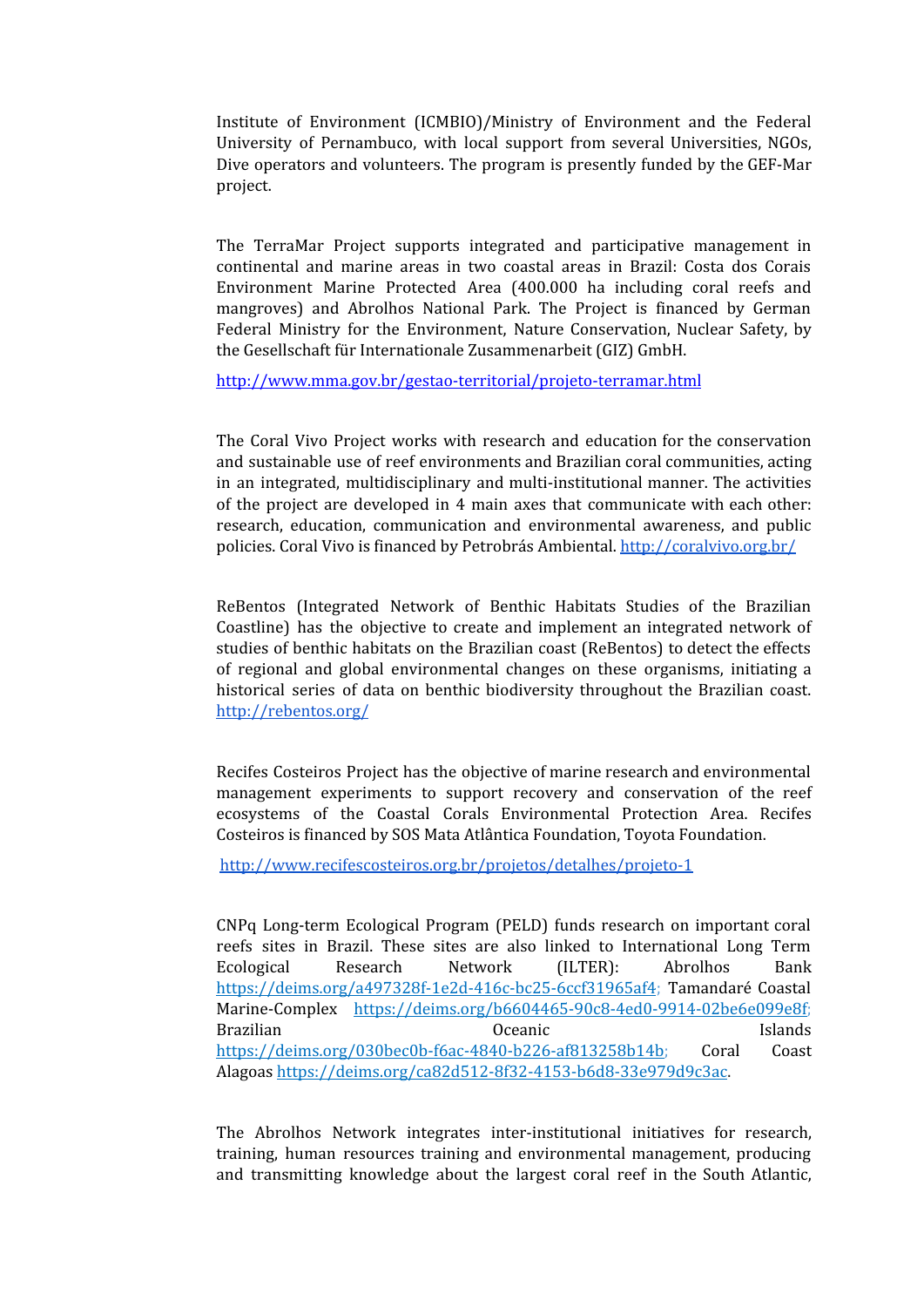Abrolhos Bank. The Abrolhos Network is financed by CNPq, CAPES FAPES, FAPERJ e ANP/Brasoil. <http://abrolhos.org/>

#### **Theme 3 – Support communities reliant on coral reefs**

#### **d. Is sustainable tourism development a significant challenge for your organisation?**

Brazilian Ministry of The Environment is working with Sustainable Development Goals – number 12.

Tourism is both a challenge and an opportunity. Dealing with trampling on coral reefs, littering, fish feeding and anchoring are some of the challenges. Several institutions/NGOs are working in partnership with local and national government to strengthen community-based tourism.

In Costa dos Corais MPA, funds from SOS Mata Atlantica and Toyota Foundation support several local initiatives that promote sustainable nature-based tourism practices by local communities, as well as participative zoning plans. <https://www.sosma.org.br/107488/projeto-toyota-apa-costa-dos-corais/>

The book Community-based principles for MPAs was published by ICMBio in 2018 [http://www.icmbio.gov.br/portal/images/stories/comunicacao/publicacoes/turism](http://www.icmbio.gov.br/portal/images/stories/comunicacao/publicacoes/turismo_de_base_comunitaria_em_uc_2017.pdf) [o\\_de\\_base\\_comunitaria\\_em\\_uc\\_2017.pdf](http://www.icmbio.gov.br/portal/images/stories/comunicacao/publicacoes/turismo_de_base_comunitaria_em_uc_2017.pdf)

"Sustentabilidade à beira-mar: um bom negócio"<sup>2</sup> (Sustainability at sea shore: a good business) was launch in 2018 by Golfinho Rotador and Coral Vivo Project. The book is a guide to implement sustainable management in the economic, environmental and sociocultural: accommodation, bars and restaurants, commercial boat ride and commercial scuba diving.

An initiative for Crowdlearning in MPA sites is also underway, promoted by the Ministry of Environment/Terramar and ICMBio.

**e. Is your organisation involved in activities to raise awareness and encourage action to support communities reliant on coral reefs?** Please include details below.

The Ministry of Environment is working to relaunch on November a Campaign for Coral Reefs Conservation, that exist since 2001, for tourist in partnership with managers of Protected Areas and Tourism guides. The material includes a manual, videos and visual materials for the local community.

**Theme 4 – Help to reduce anthropogenic threats to coral reefs, particularly those that occur at a global or regional scale**

<sup>&</sup>lt;sup>2</sup> [http://coralvivo.org.br/arquivos/documentos/Guia\\_Sustentabilidade.pdf](http://coralvivo.org.br/arquivos/documentos/Guia_Sustentabilidade.pdf)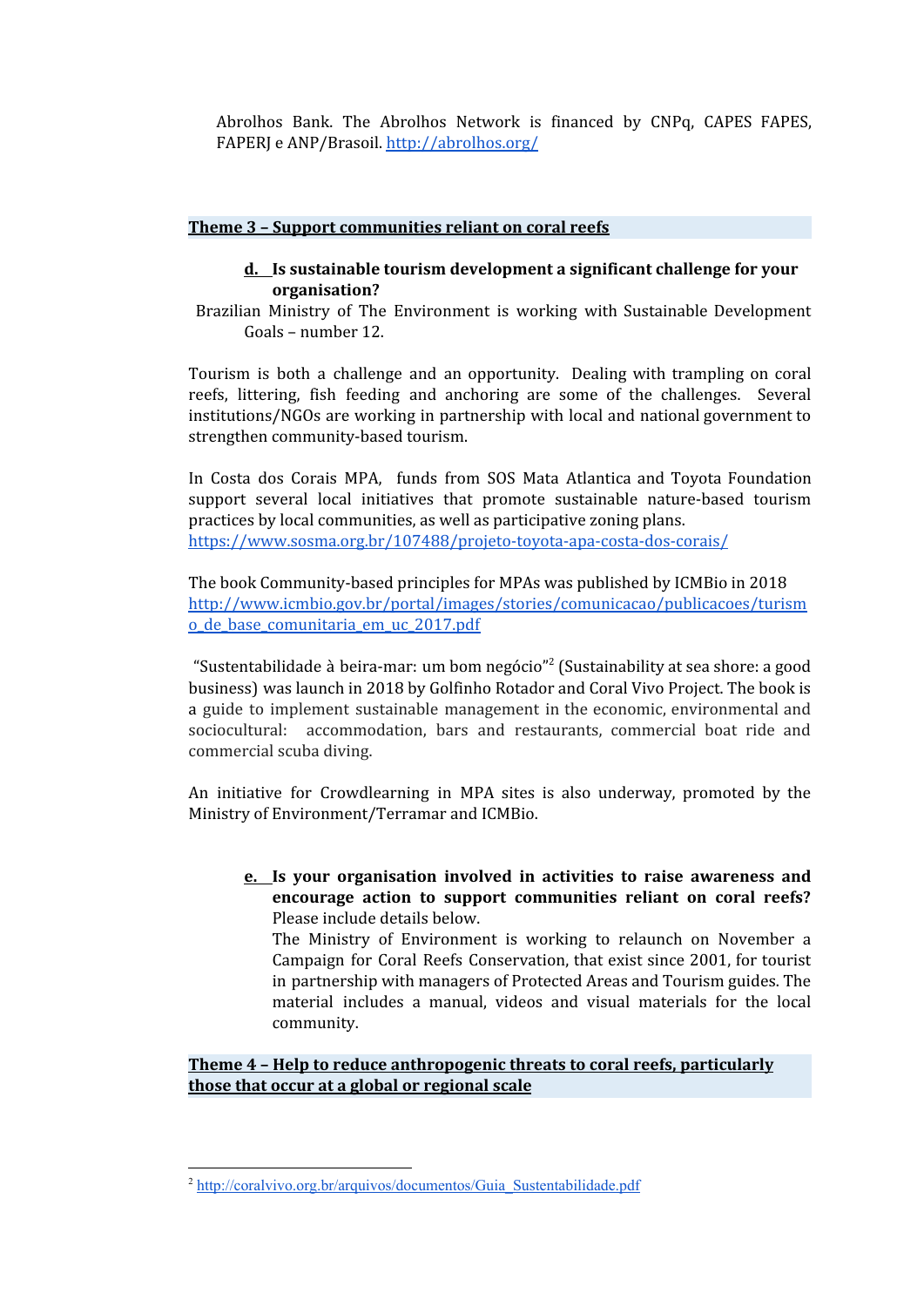- **f. Has your organisation made any progress in dealing with destructive fishing and trade?** Same actions included in last report.
- g. **Has your organisation made any progress in dealing with marine debris?** Please include details below.

Brazil has undertaken a voluntary commitment to the World Ocean Conference, in June 2017, titled "Development of a national strategy to combat marine litter." Brazil must follow UN Resolutions on the subject - Resolution 1/6 and Resolution 2/11, which mention a ban on microbeads as a goal, but, at the same time, urges people to reflect on the cost-effectiveness of the alternatives. It is important to mention that Brazil should follow UNEA. IN June of 2018, The Ministry of The Environment signed a norm that create the National Plan to Marine Litter and it was created a Commission that had the first meeting on august, 2018. Until March 2019 the National Plan will be launch.

A video was launch on June 5 about marine debris. Available on:

https://www.youtube.com/watch?v=00UQQx9-GB8

Brazil in on the ONU Campaign for Clean Oceans and on September a campaign was in some beaches. <http://www.cleanseas.org/>

[http://agenciabrasil.ebc.com.br/geral/noticia/2018-09/campanha-da-onu-prom](http://agenciabrasil.ebc.com.br/geral/noticia/2018-09/campanha-da-onu-promove-mutiroes-de-limpeza-de-praias) [ove-mutiroes-de-limpeza-de-praias](http://agenciabrasil.ebc.com.br/geral/noticia/2018-09/campanha-da-onu-promove-mutiroes-de-limpeza-de-praias)

**3. Would you like to report on your activities during the ICRI GM?** Please give details below.

Yes. We would like to present the Brazilian National Coral Reef Monitoring Program outcomes. The program is underway since 2002, covering 7 MPAs.

- **4. International events.** Please list any upcoming international events relevant to ICRI which someone from your organisation plans to attend in 2018-2019.
- ☒ ICRI GM, Monaco, 5-7 Dec <sup>2018</sup>
- ☒ Conference of the Parties to the United Nations Framework Convention on Climate Change, 3-14 Dec 2018
- ☐ Reef Futures 2018: <sup>A</sup> Coral Restoration and Intervention-Science Symposium, Florida, 10-14 Dec 2018
- ☐ Global World Heritage Marine Managers meeting, Alaska, US, 26-31 May <sup>2019</sup>

Other:

**5. Publications.** Please list relevant publications and reports you have released during this reporting period.

A book and a Manual presenting the results of Brazilian Coral Reef Monitoring Program to be released in December 2018.

Atlas dos Manguezais do Brasil (Brazilian Mangroves Atlas) – Instituto Chico Mendes de Conservação da Biodiversidade, Brasília, 2018. 176 p.